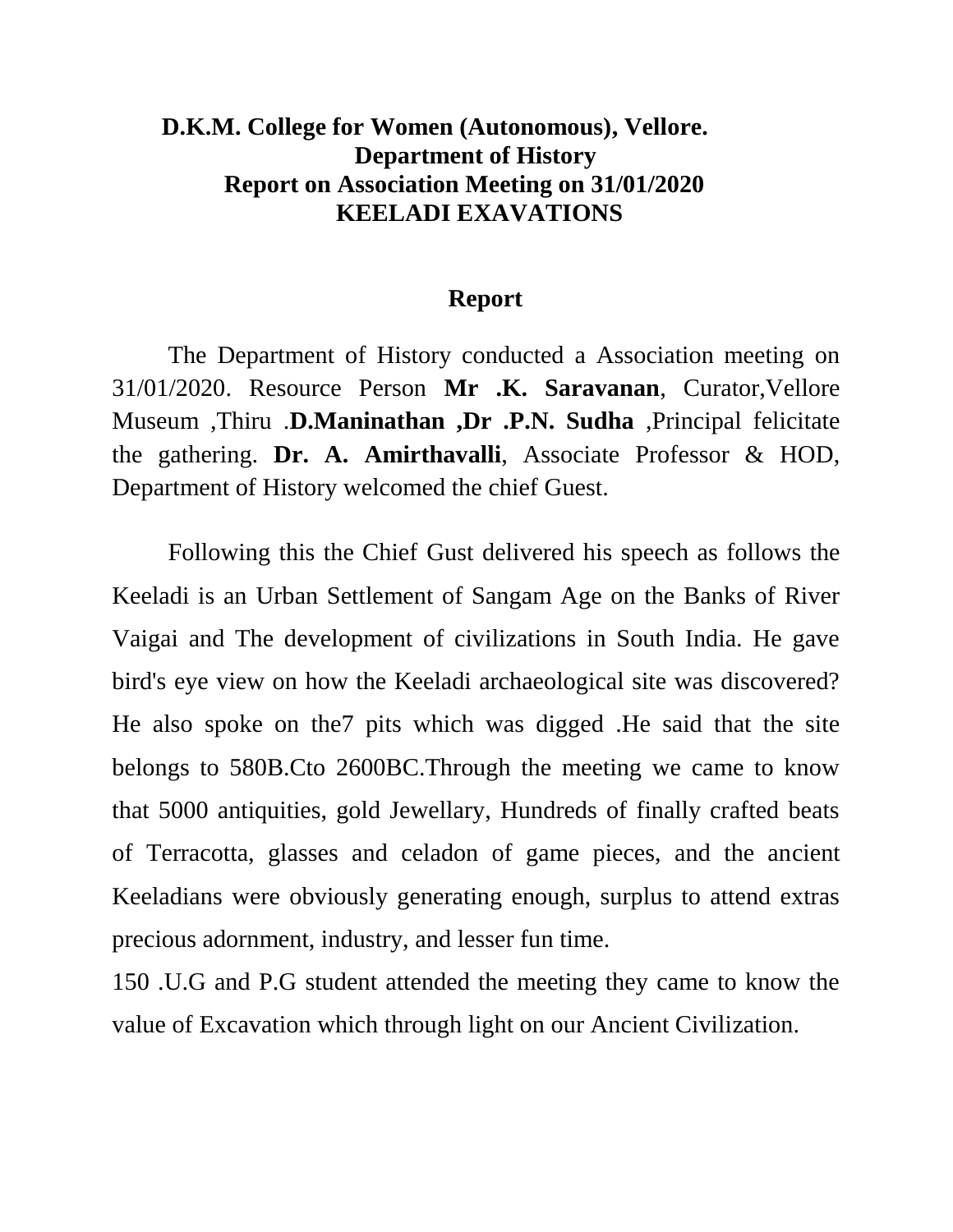The meeting came to an end with National Anthem. Vote of thanks was given by Mrs. S.Jayanthi Assistant Professor of History.



## **Photo**